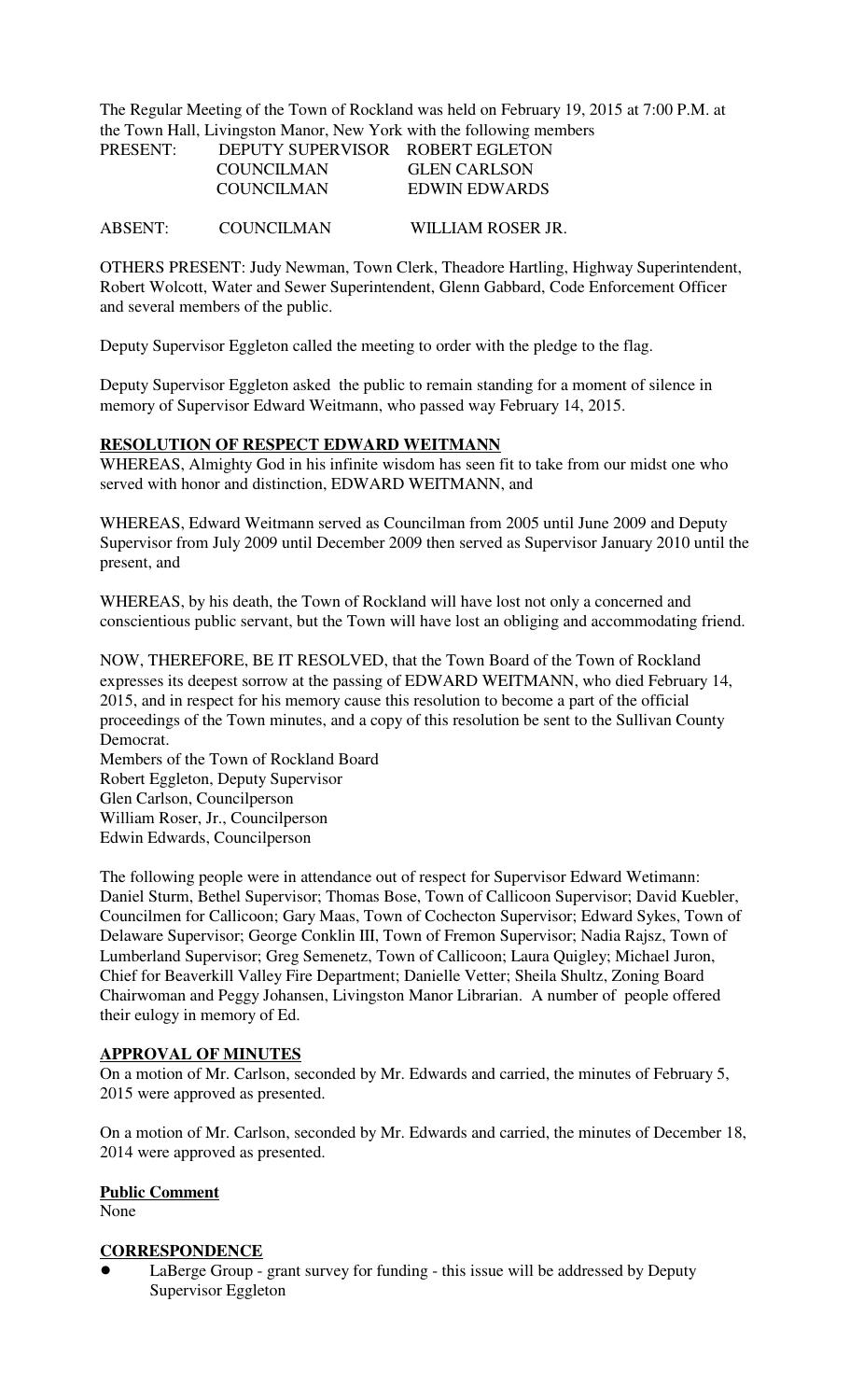# *REGULAR MEETING, TOWN OF ROCKLAND, FEBRUARY 19, 2015*

- Farr Engineering sent a letter introducing them selves.
- Seminar for Board to be held in Hancock by the New York State Comptroller on February  $26<sup>th</sup>$  from 6:30 to 8:30 PM addressing oversight responsibilities
- Sullivan County American Legion Annual Dinner set for March  $11<sup>th</sup>$  at the Eagles Nest
- **SLAC Newsletter**

# **OLD BUSINESS**

**David Bodenstein, owner of Mike Preis, Inc** presented the Board with the 2015 Insurance Proposal for the Town. Mr. Bodenstein review all the sections of the proposal and asked for questions on same. The premium for this year is \$46,428.65.

**A letter was received from Mark Eberle**, from the Army Corp advising that they will be on site to begin core drilling along the Little Beaverkill for the flood mitigation.

Several responses have been received from town organizations designating their representatives to sign town vouchers.

**Background checks** can only be done for specific jobs like police or fire departments. Glenn Gabbard, Code Enforcement Officer advised the Board that the Department of Criminal Justice will provide this service at no charge. Mr. Gabbard will further research this matter and report back to the Board.

**Sullivan County Fire Advisory Board** appointment for the Town of Rockland is Michael Juron.

## **NEW BUSINESS**

Letter from Cuddy & Feder regarding Hemlock Ridge re-development project and a meeting set for February  $25<sup>th</sup>$  in the community room (at Hemlock Ridge) @ 5 P.M.

## **RESOLUTION - BUDGET MODIFICATION**

WHEREAS, the 2015 budget requires modification, now therefore be it RESOLVED that the following General Fund entries be authorized:

FROM: Fund Balance \$10,000.00 TO: 1440.4 \$10,000.00

A motion to accept this resolution was made by Mr. Carlson, seconded by Mr. Edwards and unanimously carried.

## **Town Clerk Monthly Report** was presented.

**Supervisor's Report** was presented. Motion by Mr. Carlson, seconded by Mr. Edwards, to accept the Supervisor's Report. Carried. Ayes 3, Nays 0

**There was discussion on the lights on Route 17 (future I-86) and placing a timer** on them. Councilperson Carlson will reach out to Glen Sanders and others to get information on this issue and report back to the Board.

### **RESOLUTION - APPOINTMENT OF BONFORTE TO BOAR**

On a motion of Mr. Carlson, seconded by Mr. Edwards, the following resolution was ADOPTED - VOTES - AYES 3, NAYS 0 - RESOLVED - to appoint Barbara Bonforte to the Board of Assessment Review to fill the unexpired term of Elizabeth Grossman.

## **RESOLUTION - M&T BANK AGREEMENTS FOR NUMEROUS ACCOUNTS**

On a motion of Mr. Carlson, seconded by Mr. Edwards, the following resolution was ADOPTED - VOTE - AYES 3, NAYS 0 - RESOLVED - to approve facsimile to be used and to change signers on numerous accounts with M&T Bank, Roscoe Branch.

## **DEPARTMENT HEADS**

**Ted Hartling, Highway Superintendent** reported that his department has been busy plowing and sanding roads. The streets in Livingston Manor and Roscoe were cleaned of excess snow.